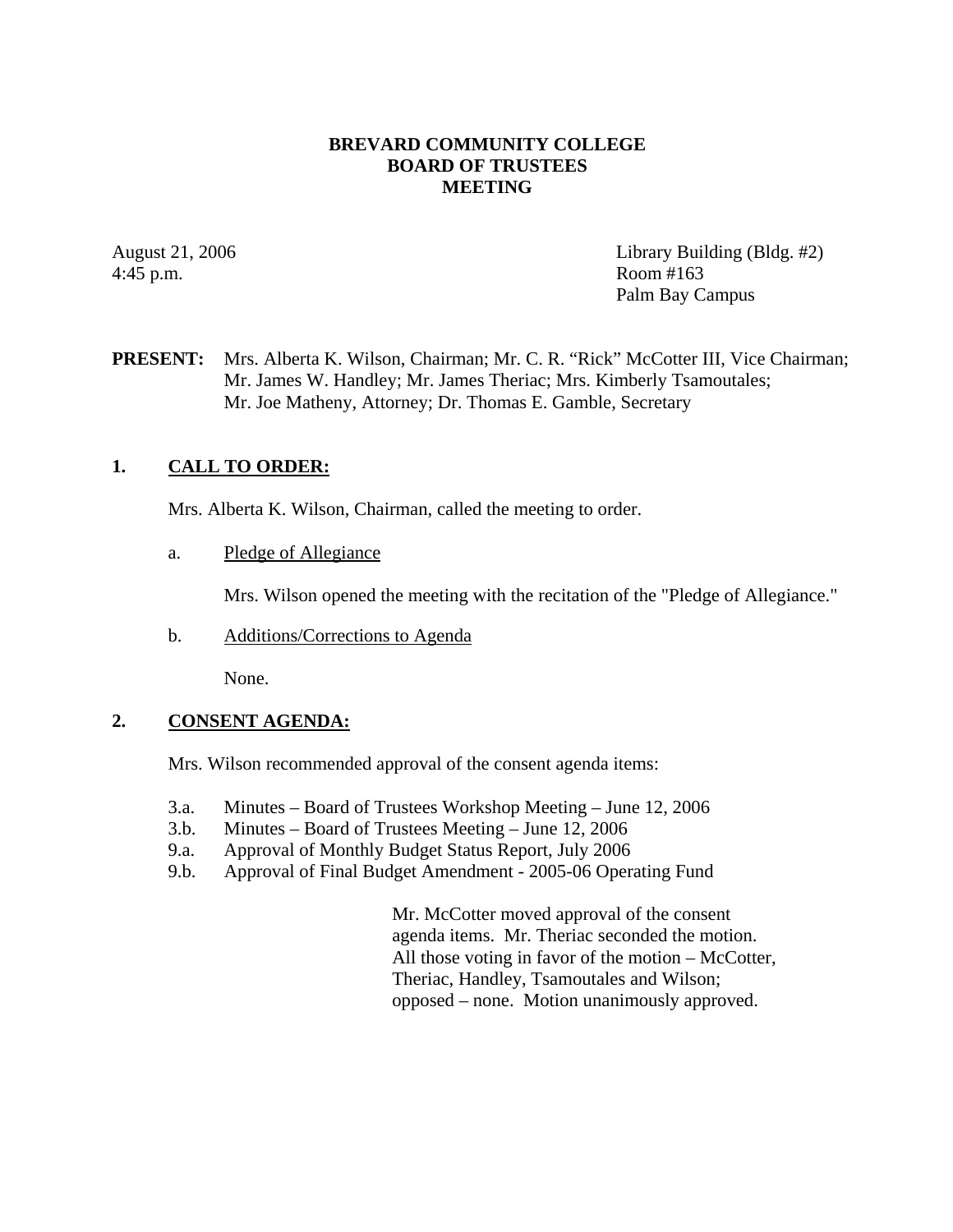### **3. APPROVAL OF OFFICIAL MINUTES OF PREVIOUS MEETINGS:**

a. Minutes – Board of Trustees Workshop Meeting – June 12, 2006

Approved – consent agenda.

b. Minutes – Board of Trustees Meeting – June 12, 2006

Approved – consent agenda.

# **4. COMMUNICATIONS:**

a. Report on Faculty Ratification of the UFF/BCC Agreement

Ms. Robin Boggs, President, United Faculty of Florida, Brevard Chapter (UFF/BCC), reported on the results of the faculty voting on the tentative contract agreement. She reported the faculty members of the UFF/BCC negotiations team, the Executive Council and campus contacts led ratification meetings on all five campuses, followed by a vote of the faculty members who were present. Out of the 207 faculty members eligible to vote, 177 (85%) participated in the vote; 163 (92%) voted to accept the tentative agreement, and 14 (7.9%) voted to reject the agreement.

# **5. CITIZEN'S PRESENTATION:**

None.

# **6. CONSTRUCTION AND DEVELOPMENT:**

a. Approval of the Construction Manager Selection for the Cocoa Village Playhouse Annex (Addendum)

Mr. Al Little, Vice President for Finance and Administrative Services, reported the Cocoa Village Playhouse (CVP) Board recommended the selection of a Construction Manager for the new Annex project as it is critical that a detailed estimate be obtained for more accurate projections of future fund raising requirements, and believes the estimate should best come from the firm who will ultimately complete the work. The current fundraising balance is approximately \$759,000 short of the \$2.2 million projected costs for the project. As a result, it is recommended the project proceed on a phasing-basis, with the shell of the building completed initially, followed by the additional phases as money is available. A Request for Information was issued by the college for which there was only one response from A.D. Morgan Construction Services. Mr. Little reported that A.D. Morgan is well known to the college as they have handled numerous projects successfully in the past.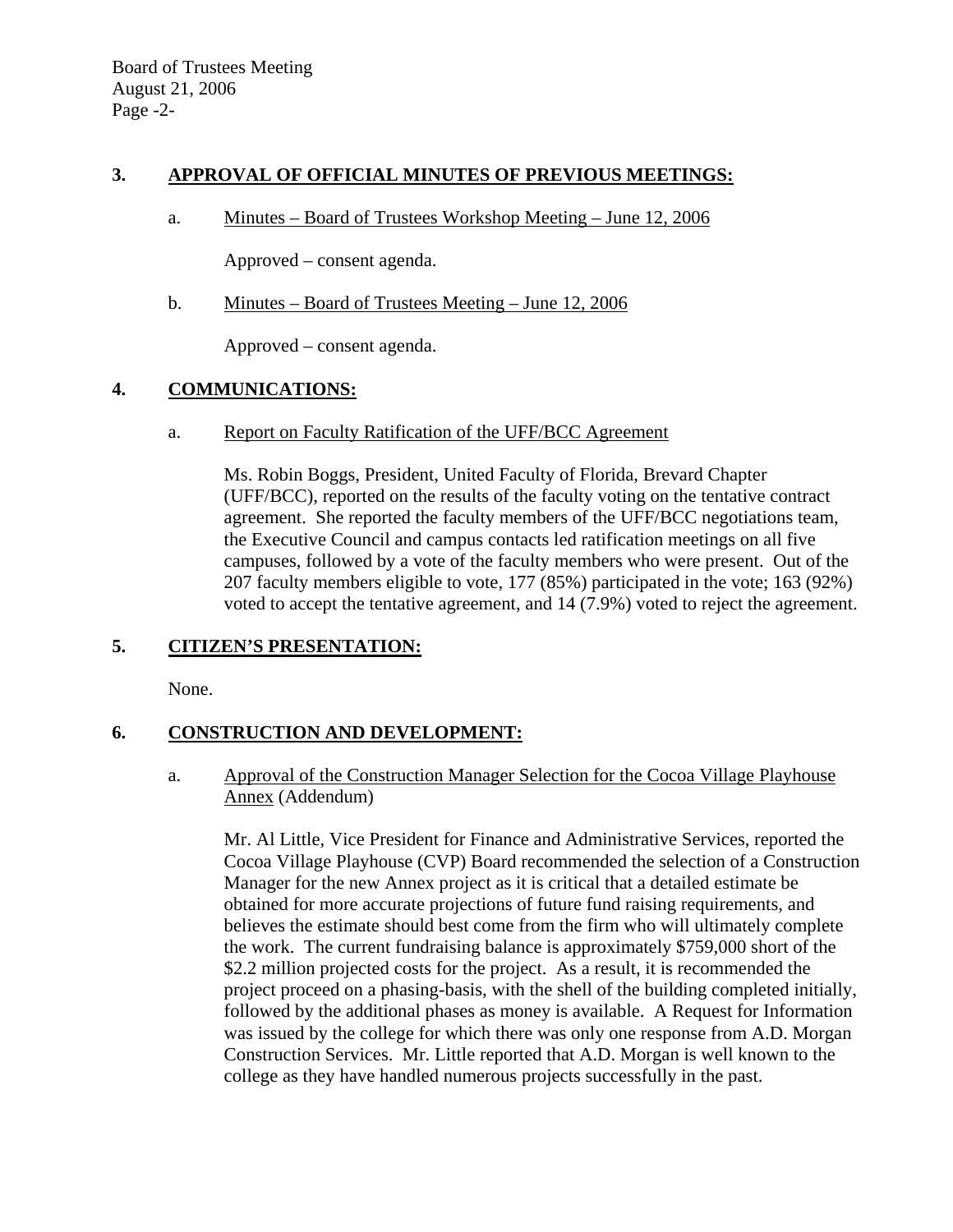Board of Trustees Meeting August 21, 2006 Page -3-

> Mr. Little reported that no construction will begin until the Board approves a Guaranteed Maximum Price estimate for the project, and funding is available.

Dr. Gamble recommended approval of the Construction Manager Selection for the Cocoa Village Playhouse Annex.

> Mr. Handley moved approval of the approval of the Construction Manager Selection for the Cocoa Village Playhouse Annex. Mr. McCotter seconded the motion.

Mr. McCotter reported he serves on the Cocoa Village Playhouse Board and feels positive about the project and the ability to raise sufficient funds to support it.

Mr. Little confirmed that A.D. Morgan has successfully completed projects on time and within budget in the past.

> All those voting in favor of the motion – Handley, McCotter, Theriac, Tsamoutales and Wilson; opposed – none. Motion unanimously approved.

### b. Approval of Engineer Selection for the HVAC Upgrade (Addendum)

Mr. Al Little, Vice President for Finance and Administrative Services, reported this year's Capital plan includes Phase III of numerous HVAC upgrades. An engineer is required to draw up plans and specifications for the implementation of the systems. A selection process was implemented with four respondents. The Committee ranked the respondents based on past experience, personnel, licensing, etc. Mr. Little requested approval of the Board to select the top-ranked firm, Cape Design Engineering, with the understanding that other finalists will be contacted in ranked order until a successful contract is negotiated. Dr. Gamble recommended approval of Engineer Selection for the HVAC Upgrade.

> Mr. Theriac moved approval of Engineer Selection for the HVAC Upgrade. Mr. Handley seconded the motion. All those voting in favor of the motion – Theriac, Handley, McCotter, Tsamoutales and Wilson; opposed – none. Motion unanimously approved.

### c. Approval of the 2006-07 Capital Improvement Plan (Addendum)

Mr. Al Little, Vice President for Finance and Administrative Services, reported on the process for the Capital Improvement Plan (CIP) report to the State of Florida.

Mr. Little indicated the report includes three different priority lists for renovations, remodeling and new construction noting that BCC has small relative need for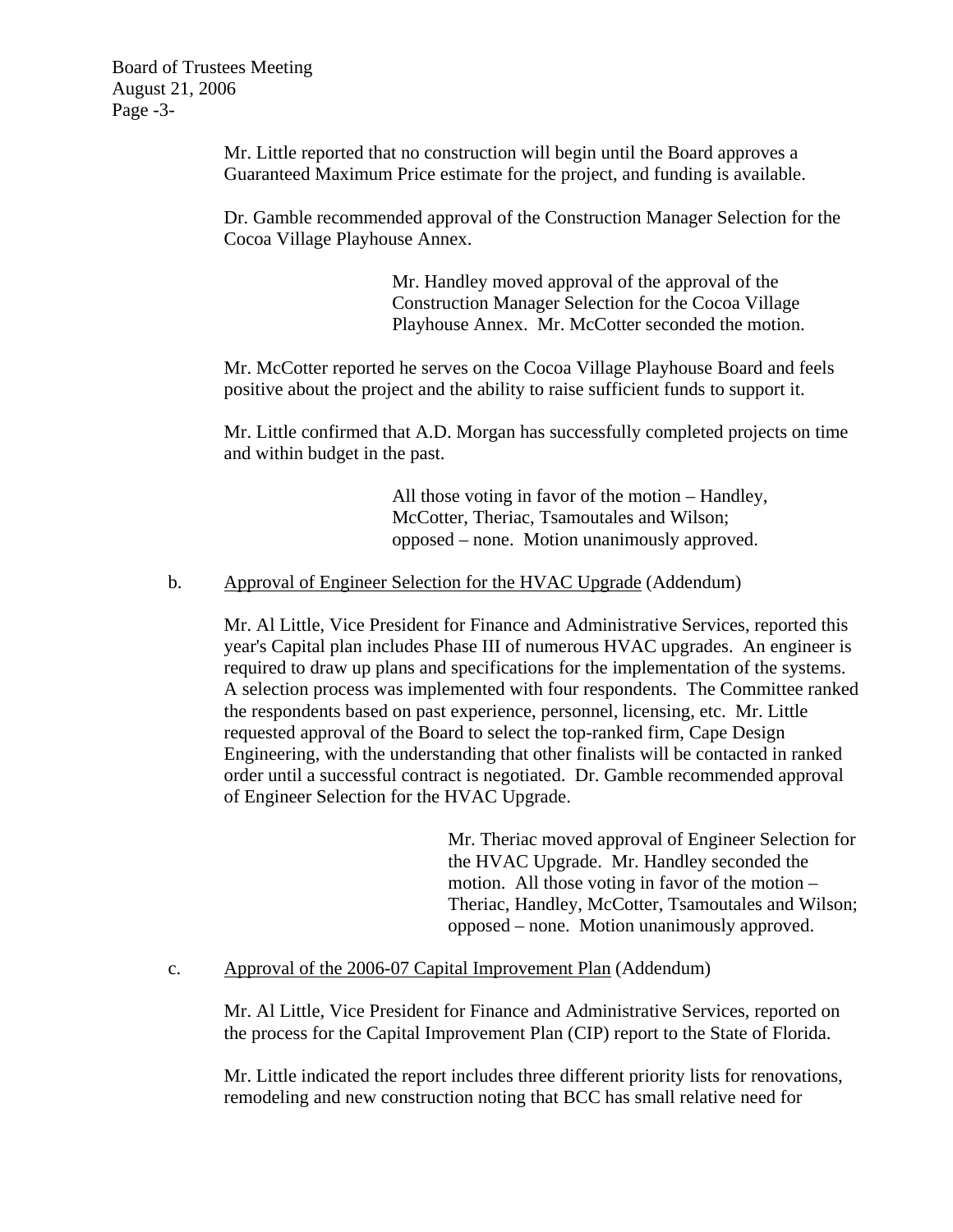Board of Trustees Meeting August 21, 2006 Page -4-

> increased space compared to other schools. Mr. Little further reported that renovation requests marked with "Gen" allow the college the flexibility of funding critical needs rather than specific buildings noted in the report.

Mr. Little indicated that the college will not receive all the funds requested in the CIP report, nor does it represent all the needs of the college. Dr. Gamble recommended approval of the 2006-07 Capital Improvement Plan.

> Mr. Theriac moved approval of the 2006-07 Capital Improvement Plan. Mr. Handley seconded the motion.

Mr. Handley asked if funding could be provided for items not included in the report, such as a new planetarium dome. Mr. Little reported it would likely qualify as a renovation and funded if deemed a priority. Mr. Little reported he will note the project for review at the Spring 2007-08 strategic planning session.

> All those voting in favor of the motion –Theriac, Handley, McCotter, Tsamoutales and Wilson; opposed – none. Motion unanimously approved.

# **7. OLD BUSINESS:**

## a. Report on Pending Legal Actions – Mr. Matheny (Addendum)

Mr. Joe Matheny, Attorney, reported on the land deals outlined in his report. He requested the Board's input on whether they would be interested in entertaining a back-up contract to the 16-acre parcel currently under contract to the Palm Bay Academy (PBA), at a substantially higher rate than the \$1.1 million PBA contract offer. It was the consensus of the Board that the offer could be explored but without commitment.

Mr. Matheny further requested the Board's input regarding the 4.83 acres at Palm Bay on the south side of Treeland Boulevard. It was the consensus of the Board that this issue and other land-use options be further reviewed by a committee consisting of Mr. McCotter, Florida Architects, Mr. Moon, Dr. Purga, Mr. Little and Mr. Matheny prior to making decisions. Mr. Matheny agreed to coordinate the scheduling of this committee meeting.

# (1) Approval of Attorneys' Contracts for Mr. Matheny and Mr. Hogg (Addendum)

Mr. Matheny reported that the current contract for the college's General Counsel legal services expired on June 30, 2006. Mr. Matheny has requested continuance of his contract through June 30, 2007, under the same financial agreement in the past, with no increase in fees. In addition, he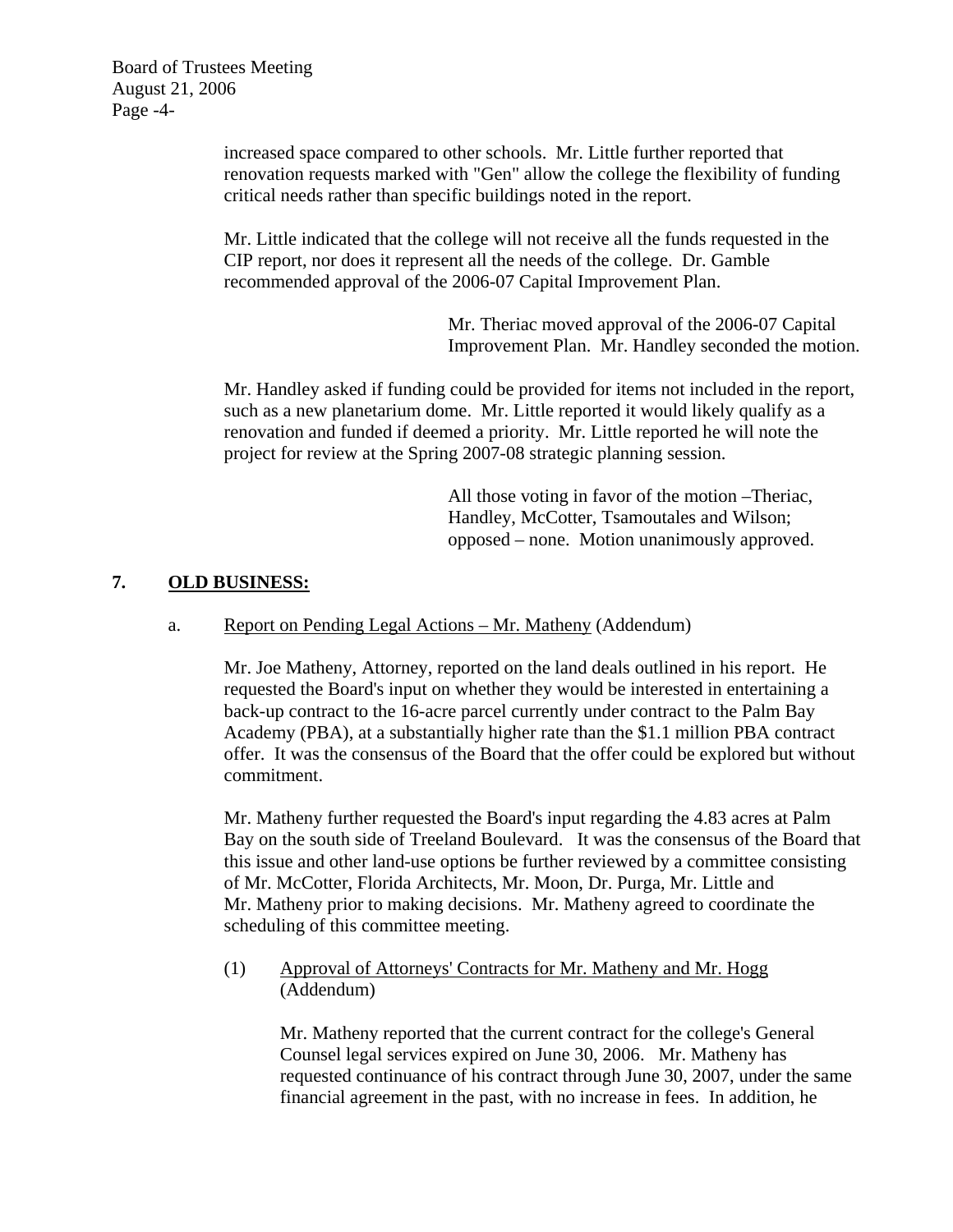Board of Trustees Meeting August 21, 2006 Page -5-

> proposes continuance of the contract of Mr. Jesse Hogg for matters pertaining to labor issues. Dr. Gamble recommended approval of Attorneys' Contracts for Mr. Matheny and Mr. Hogg.

> > Mr. Theriac moved approval of Attorney Contract for Mr. Matheny. Mr. McCotter seconded the motion.

Dr. Gamble reported it is not required to submit a Request for Proposal (RFP) for attorney services, although it can be done if desired. Mr. Matheny indicated he would like to continue to serve as General Counsel to advise in the Presidential Search and orientation of the new President. He would then recommend that the Board select a new attorney for the following fiscal year, with whom he could work for a year prior to his retirement. This would allow him to provide a historical perspective to his replacement, thus providing valuable continuity to the college. It was the consensus of the Board to renew Mr. Matheny's contract for a one-year period.

> All those voting in favor of the motion –Theriac, McCotter, Handley, Tsamoutales and Wilson; opposed – none. Motion unanimously approved.

Mr. Theriac moved approval of Attorney Contract for Mr. Hogg. Mr. McCotter seconded the motion. All those voting in favor of the motion –Theriac, McCotter, Handley, Tsamoutales and Wilson; opposed – none. Motion unanimously approved.

#### (2) Presidential Search Process (Addendum)

Mr. Matheny suggested the Presidential search process should now progress by: (1) selection of a professional search consultant to help in the advertisement and gathering of candidates; and, (2) establishment of a procedure and development of a local search committee.

Mr. Matheny reported that two professional search agencies have indicated interest in serving the college in this capacity; namely, Dr. Jeff Hockaday with Hockaday-Hunter & Associates, and the Association of Community College Trustees (ACCT). The proposals for both agencies were provided to the Trustees for review and discussion. Discussion ensued with Board consensus that a video/teleconference for the Board to interview each agency be scheduled within two weeks. Mrs. Martin will coordinate the scheduling of the video/teleconference. Mrs. Wilson agreed to check the references of both agencies, with results to be emailed to the Board by Mrs. Martin prior to the video/teleconference. Mrs. Martin will also email specific questions suggested by Trustees for use during the video/teleconference. It was the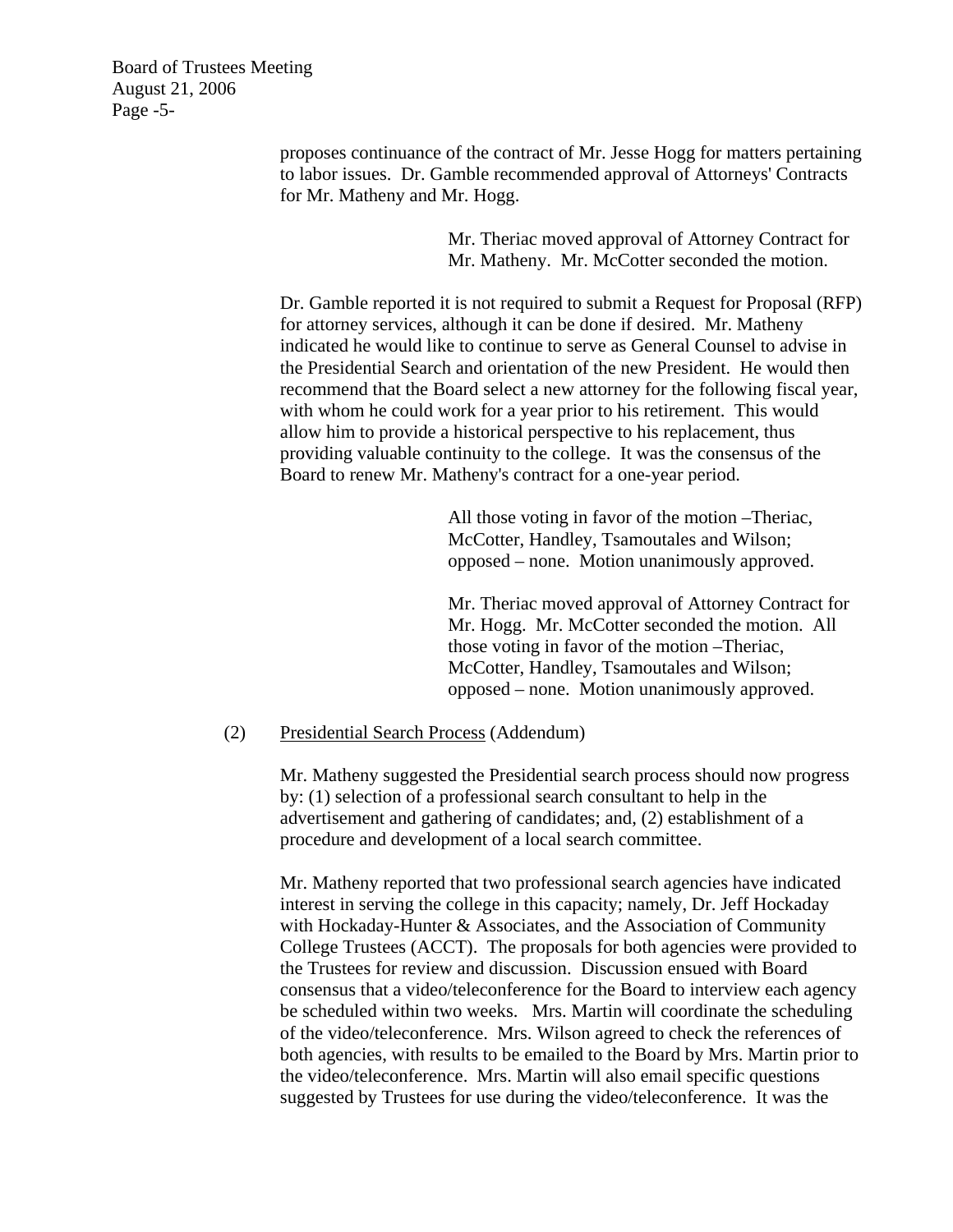Board of Trustees Meeting August 21, 2006 Page -6-

> further consensus that a Special Meeting be held the day of the video/teleconference to enable the Board to vote on their selection of agency.

> The Board concurred that the search process outlined in Mr. Matheny's report be utilized for the search and that the Board Chair would oversee the process and interface with the Search Committee chair. Discussion ensued regarding Trustee participation in the Search Committee. The Board concluded that decisions regarding Board participation in the search committee, search budget and recommended timelines be delayed pending input from the selected search consultant. Action on these items may take place at the Special Meeting following the video/teleconference.

### **8. NEW BUSINESS:**

a. Personnel Actions (Addendum)

The Personnel Actions were presented to the Board for information only; with no action required.

### b. Approval of President's Contract

The terms and conditions of the President's Contract renewal were discussed by the Trustees at the Board Workshop.

> Mr. Theriac moved approval of President's Contract, expiring June 2007, with the basic compensation package for 2006-07 to include an annual increase in an amount equal to 4% retroactive to July 1, 2006, with other terms and conditions of the existing contract to remain the same. Mr. Handley seconded the motion. All those voting in favor of the motion – Theriac, Handley, McCotter, Tsamoutales and Wilson; opposed – none. Motion unanimously approved.

c. Approval of Ratification of Agreement with UFF/BCC (Addendum)

Dr. Brenda Fettrow, Vice President, Student Services, reported contract negotiations were successful, resulting in a multi-year agreement. Copies were provided for the Board, with a side-by-side comparison between the past agreement and the recent agreement.

> Mr. Theriac moved approval of Ratification of Agreement with UFF/BCC. Mrs. Wilson seconded the motion. All those voting in favor of the motion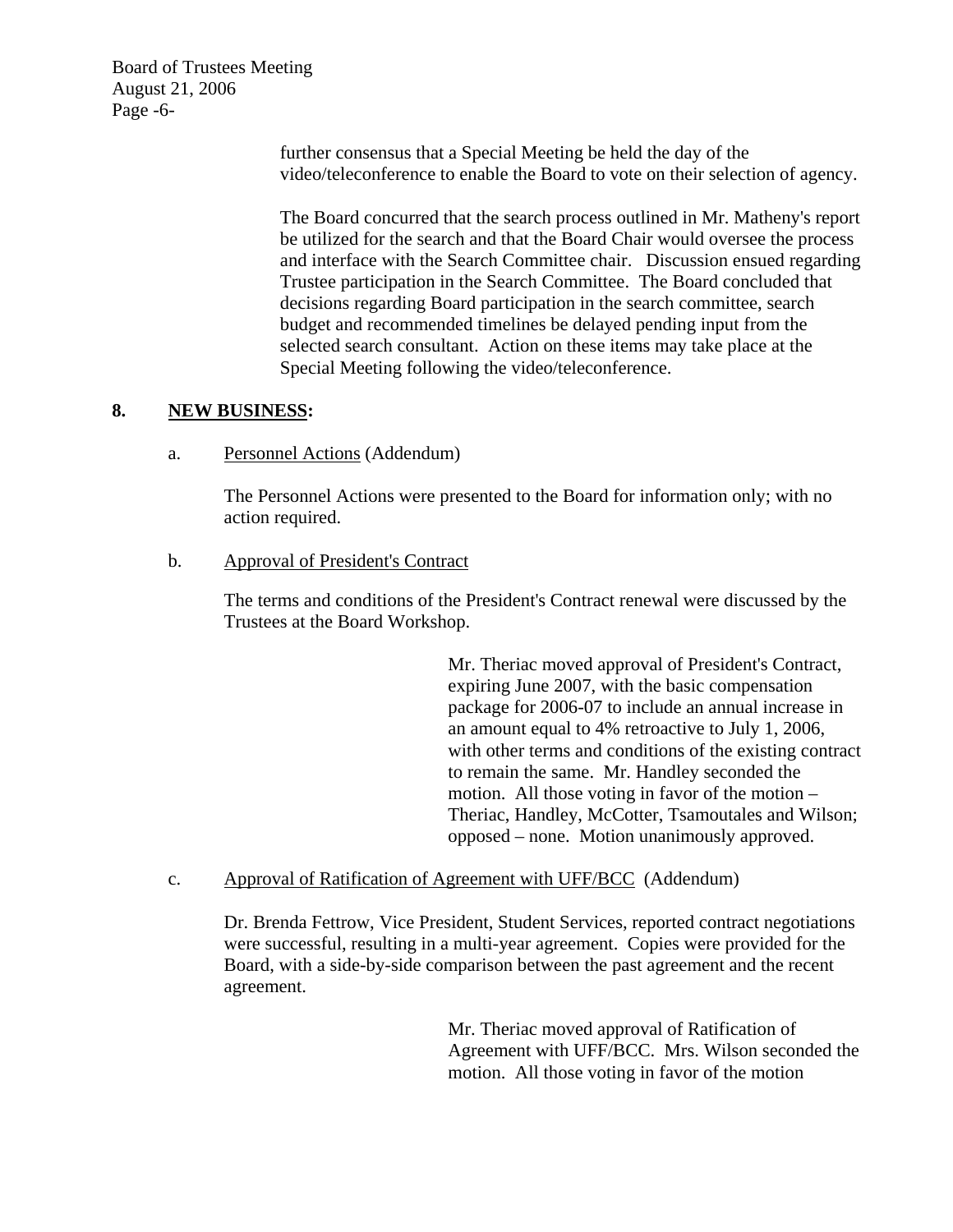Theriac, Wilson, Handley, McCotter, and Tsamoutales; opposed – none. Motion unanimously approved.

### d. Request for Future Board Meeting/Workshop Agenda Items

None.

### **9. FINANCIAL ACTIONS:**

a. Approval of Monthly Budget Status Report, July 2006 (Addendum)

Approved – consent agenda.

b. Approval of Final Budget Amendment (Addendum)

Approved - consent agenda.

# **10. REPORT OF THE PRESIDENT:**

a. Financial Aid Report Follow-up

Dr. Gamble reported that answers to questions regarding financial aid raised at the June 2006 Board meeting were provided in the Board package.

b. Report from Florida Department of Education (FLDOE) regarding Equity Act Report

Dr. Gamble reported the FLDOE review of BCC's annual Equity Act Report was provided to the Board. The review was favorable with the exception of a few specific recommendations, which will be pursued.

c. Minority Access, Inc. Recognition

Dr. Gamble reported the college was designated as one of the nation's leading colleges and universities committed to diversity by Minority Access Inc. and Office of Minority Affairs and National Institute of Health. Trustee Wilson; Dr. Joe Lee Smith, College Ambassador; and, Ms. Teri Jones, Director of Office of Diversity & Equity, will represent the college at the awards ceremony in September.

d. 2006 Prudential Financial Davis Productivity Award

The college's Educator Preparation Institute (EPI), along with other EPI community colleges, has been awarded the 2006 Prudential Financial Davis Productivity Award. BCC began the EPI program in 2005 and has since graduated 484 substitute training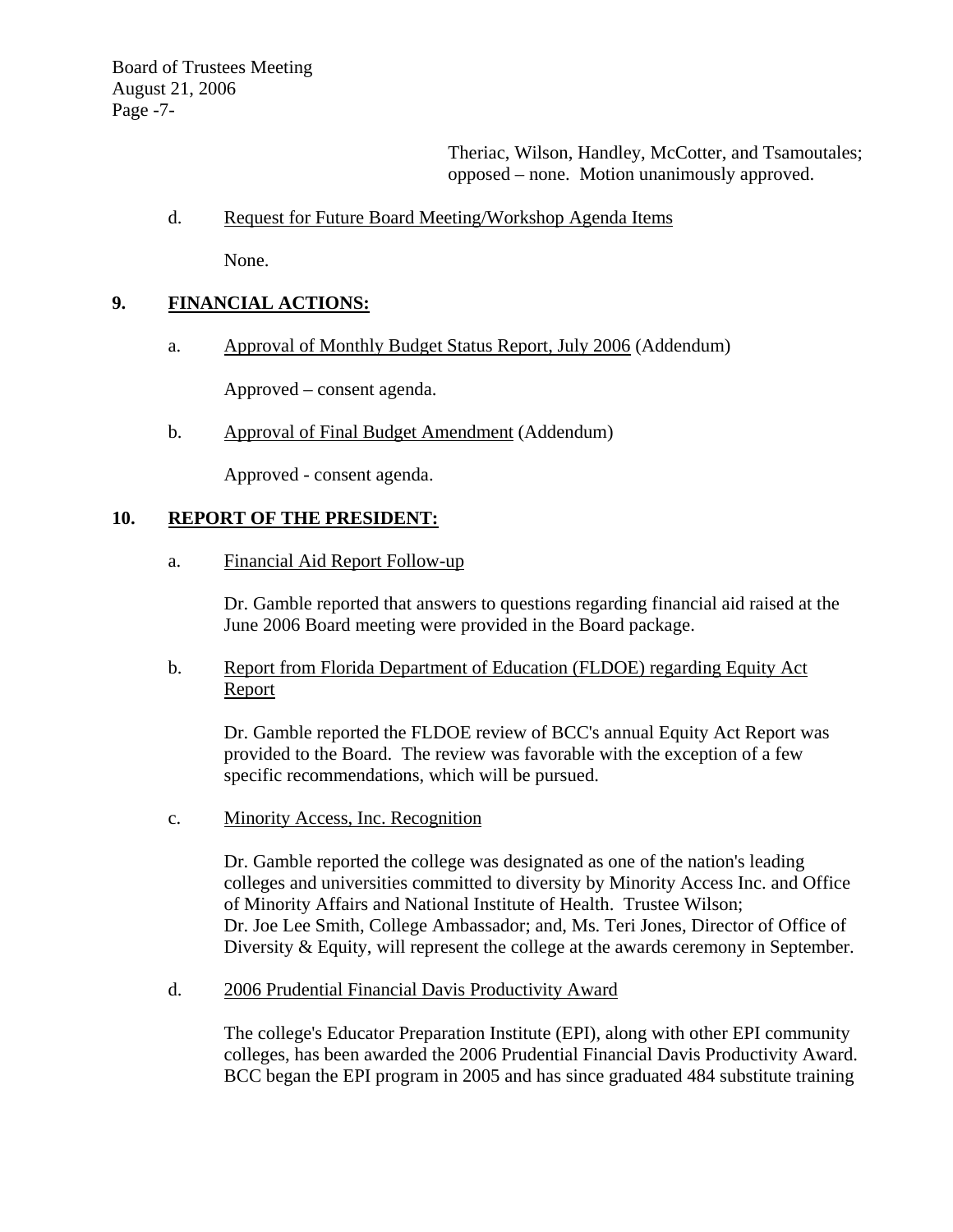Board of Trustees Meeting August 21, 2006 Page -8-

> graduates, as well as 100 graduates in the Alternative Certification Program. Graduation of 50 more students is projected by May 2007.

### e. BCC Golf Team Award

The BCC Golf team has been selected as the Florida Community College Activities Association (FCCAA) Male Academic Team of the Year and finished in third place nationally. This is the first time BCC has received this prestigious award, which recognizes the golf team members for having GPAs of 3.0 or higher for two semesters and a 100% graduation rate for seniors.

### f. Reorganization of the Board

Dr. Gamble reported that the annual reorganization of the Board, to determine the new officers for 2006-2007 should be accomplished at this meeting. Accordingly, Dr. Gamble assumed the gavel from Mrs. Wilson and opened the floor for nominations from the Board for Chairman.

> Mr. Theriac nominated Mr. Handley. Mrs. Wilson seconded the motion.

 Dr. Gamble called for additional nominations for Chairman. Mr. Handley nominated Mrs. Wilson. Mrs. Wilson declined the nomination.

> Mr. Handley was appointed as Chairman with unanimous approval. All those voting in favor of the appointment - Theriac, Wilson, Handley, McCotter, and Tsamoutales; opposed - none. Motion unanimously approved.

Dr. Gamble called for nominations for the Vice Chairman position.

Mr. Theriac nominated Mr. McCotter. Mrs. Wilson seconded the motion.

Mr. McCotter nominated Mr. Theriac. Mrs. Wilson seconded the motion.

Mr. McCotter was appointed as Vice Chairman with a 3-2 vote. (Handley, Theriac, Tsamoutales)

Dr. Gamble offered congratulations to Mr. Handley and Mr. McCotter.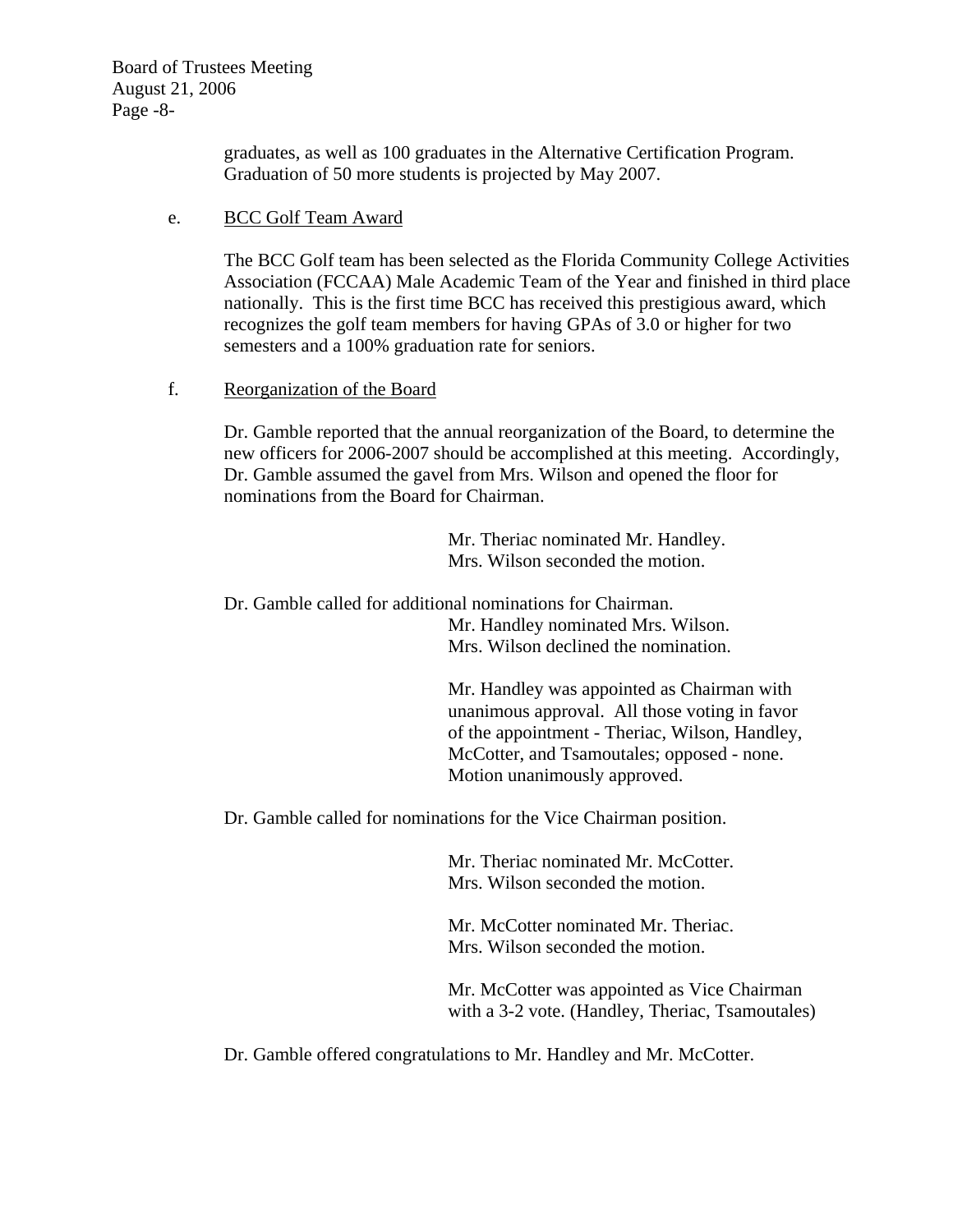Board of Trustees Meeting August 21, 2006 Page -9-

g. Board of Trustees' Committee Assignments

Dr. Gamble reported committee assignments should be assigned for the coming year. He further reported that the Vice President for Finance and Administrative Services has raised the question whether an assignment to the Insurance Committee and Architect Committee continues to be necessary due to the infrequent need to meet. It was the Trustee's consensus to accept Committee assignments, as follows:

Alumni Association - Mrs. Wilson Architect Selection - Mr. Handley (as needed) BCC Foundation - Mr. Theriac Cocoa Village Playhouse - Mr. McCotter Insurance Committee - no representation required King Center for the Performing Arts - Mrs. Tsamoutales Planetarium - Mr. Handley

# **11. COMMITTEE REPORTS**

a. Architect Selection - Open

No report.

b. Alumni Association – Mrs. Wilson

No report

c. BCC Foundation  $-Mr$ . Theriac

Mr. Theriac reported that the new Executive Director, Mr. Richard Beagley, is now on-board and doing a great job.

d. Cocoa Village Playhouse – Mr. McCotter

No report.

e. King Center for the Performing Arts (King Center) – Mr. Handley

Mr. Handley reported he is pleased to report that the King Center ended this season with a \$183,000 profit. He further reported that more events are being investigated for booking at the suggestion of a BCC student saying there were no Brevard County venues which cater to the young adult audience.

f. Planetarium – Mr. Handley

No report.